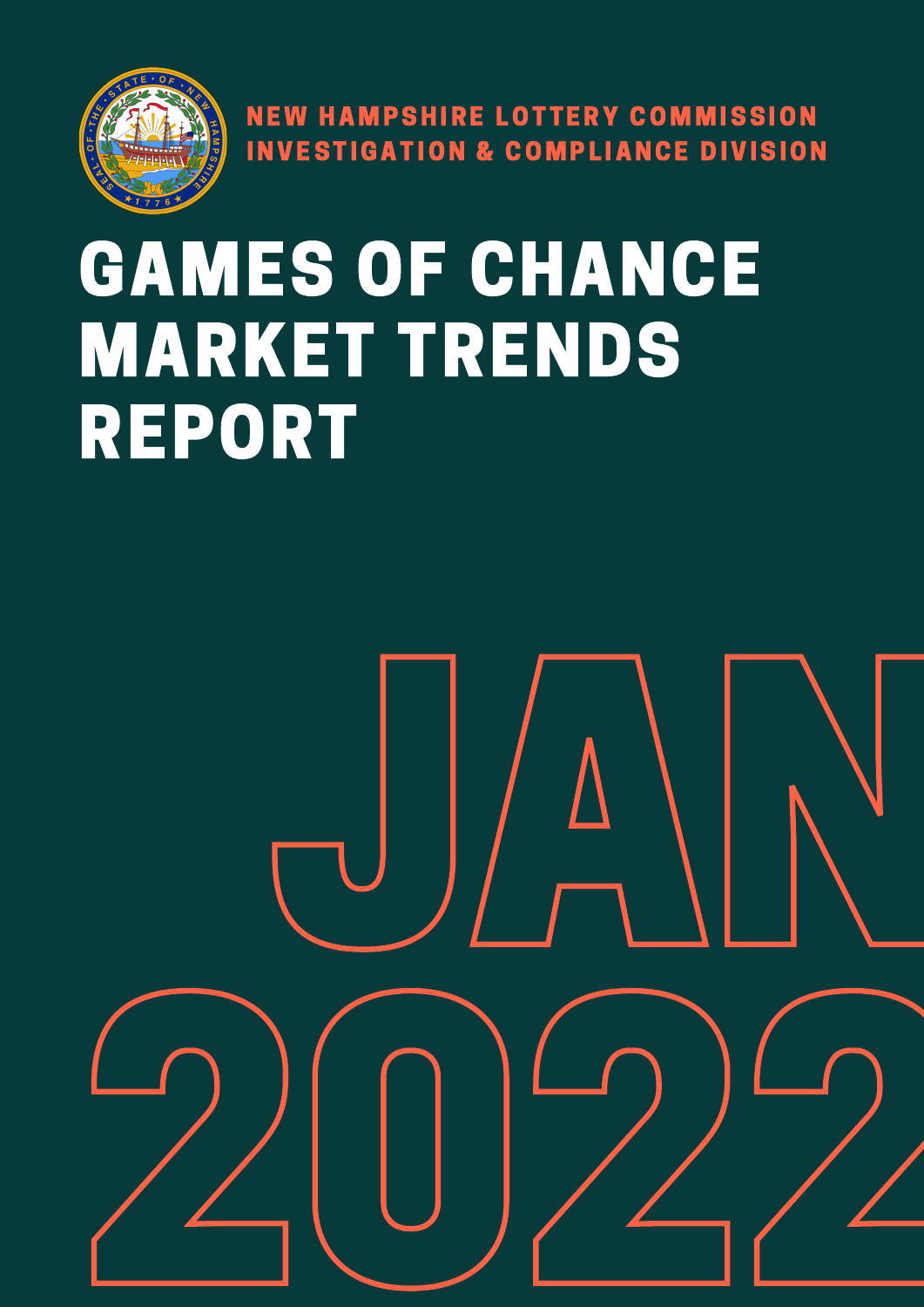## STATE REVENUE LICENSED CHARITABLE GAMING LOCATIONS

| <b>GAMING LOCATION</b>          | <b>CHIPS W/</b><br><b>NO VALUE</b> | <b>CHIPS W/ VALUE</b><br><b>WITH RAKE</b> | <b>CHIPS W/ VALUE</b><br><b>WITHOUT RAKE</b> |
|---------------------------------|------------------------------------|-------------------------------------------|----------------------------------------------|
| Aces & Eights Casino            | <b>CLOSED</b>                      | SEASONAL                                  | <b>LOCATION</b>                              |
| Boston Billiard Club & Casino   | \$2,025.00                         | \$36,444.20                               | \$48,405.60                                  |
| <b>Chasers Poker Room</b>       | \$0.00                             | \$54,321.40                               | \$33,338.05                                  |
| <b>Concord Casino</b>           | \$549.00                           | \$112.10                                  | \$5,389.20                                   |
| Dover Poker Room                | \$373.50                           | \$2,825.50                                | \$9,073.30                                   |
| Filotimo Casino                 | \$6,053.52                         | \$15,545.50                               | \$37,008.40                                  |
| Keene Casino                    | \$787.80                           | \$489.80                                  | \$1,474.40                                   |
| Lakes Region Casino             | \$1,104.30                         | \$1,396.20                                | \$3,151.70                                   |
| Lebanon Poker Room              | \$609.90                           | \$1,838.00                                | \$4,227.95                                   |
| Northwoods Casino               | \$364.95                           | \$38.90                                   | \$1,849.90                                   |
| Ocean Gaming at Hampton Beach   | \$0.00                             | \$744.30                                  | \$10,000.10                                  |
| The Brook                       | \$0.00                             | \$25,613.20                               | \$39,268.21                                  |
| The Lucky Moose Casino & Tavern | \$0.00                             | \$0.00                                    | \$22,644.60                                  |
| The River Casino & Sports Bar   | \$0.00                             | \$31.80                                   | \$16,613.20                                  |
| <b>Wonder Casino</b>            | \$0.00                             | \$501.80                                  | \$16,980.40                                  |
| <b>MONTHLY TOTAL</b>            | \$11,867.97                        | \$139,902.70                              | \$249,425.01                                 |

### MONTHLY COMPARISON STATE REVENUE & CHARITY ALLOCATION



#### State Revenue

December '21 - \$410,392.24 January '22 - \$401,195.68

Decreased by 2.24%

#### Charity Allocation

Decreased by 2.43% December '21 - \$1,432,462.68 January '22 - \$1,397,645.94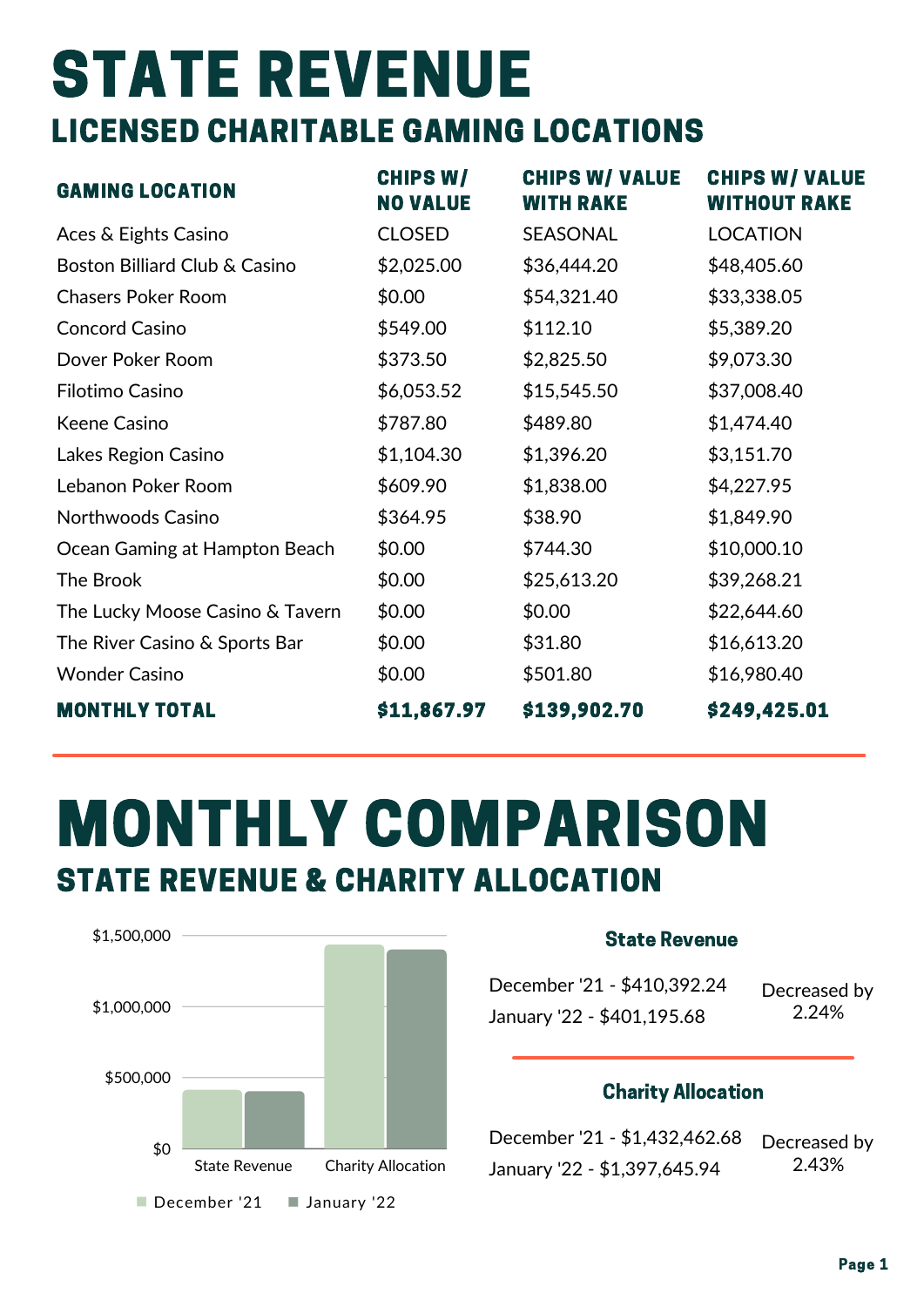## GAMING LOCATION BREAKDOWN



| <b>GAMING LOCATION</b>          | <b>TOTAL STATE</b><br><b>REVENUE</b> | <b>TOTAL CHARITY</b><br><b>ALLOCATION</b> | <b>TOTAL REVENUE</b><br><b>AFTER PRIZES</b> |
|---------------------------------|--------------------------------------|-------------------------------------------|---------------------------------------------|
| Aces & Eights Casino            | <b>CLOSED</b>                        | SEASONAL                                  | <b>LOCATION</b>                             |
| Boston Billiard Club & Casino   | \$86,874.80                          | \$301,699.30                              | \$861,998.00                                |
| <b>Chasers Poker Room</b>       | \$87,659.45                          | \$306,808.08                              | \$876,594.50                                |
| <b>Concord Casino</b>           | \$6,050.30                           | \$21,112.35                               | \$60,321.00                                 |
| Dover Poker Room                | \$12,272.30                          | \$42,749.70                               | \$122,142.00                                |
| Filotimo Casino                 | \$58,607.42                          | \$202,156.15                              | \$577,589.00                                |
| Keene Casino                    | \$2,752.00                           | \$8,894.90                                | \$25,414.00                                 |
| Lakes Region Casino             | \$5,652.20                           | \$19,717.95                               | \$56,337.00                                 |
| Lebanon Poker Room              | \$6,675.85                           | \$23,068.33                               | \$65,909.50                                 |
| Northwoods Casino               | \$2,253.75                           | \$8,047.55                                | \$22,993.00                                 |
| Ocean Gaming at Hampton Beach   | \$10,744.40                          | \$37,605.40                               | \$107,444.00                                |
| The Brook                       | \$64,881.41                          | \$227,084.94                              | \$648,814.10                                |
| The Lucky Moose Casino & Tavern | \$22,644.60                          | \$79,256.10                               | \$226,446.00                                |
| The River Casino & Sports Bar   | \$16,645.00                          | \$58,257.50                               | \$166,450.00                                |
| <b>Wonder Casino</b>            | \$17,482.20                          | \$61,187.70                               | \$174,822.00                                |
| <b>MONTHLY TOTAL</b>            | \$401,195.68                         | \$1,397,645.94                            | \$3,993,274.10                              |